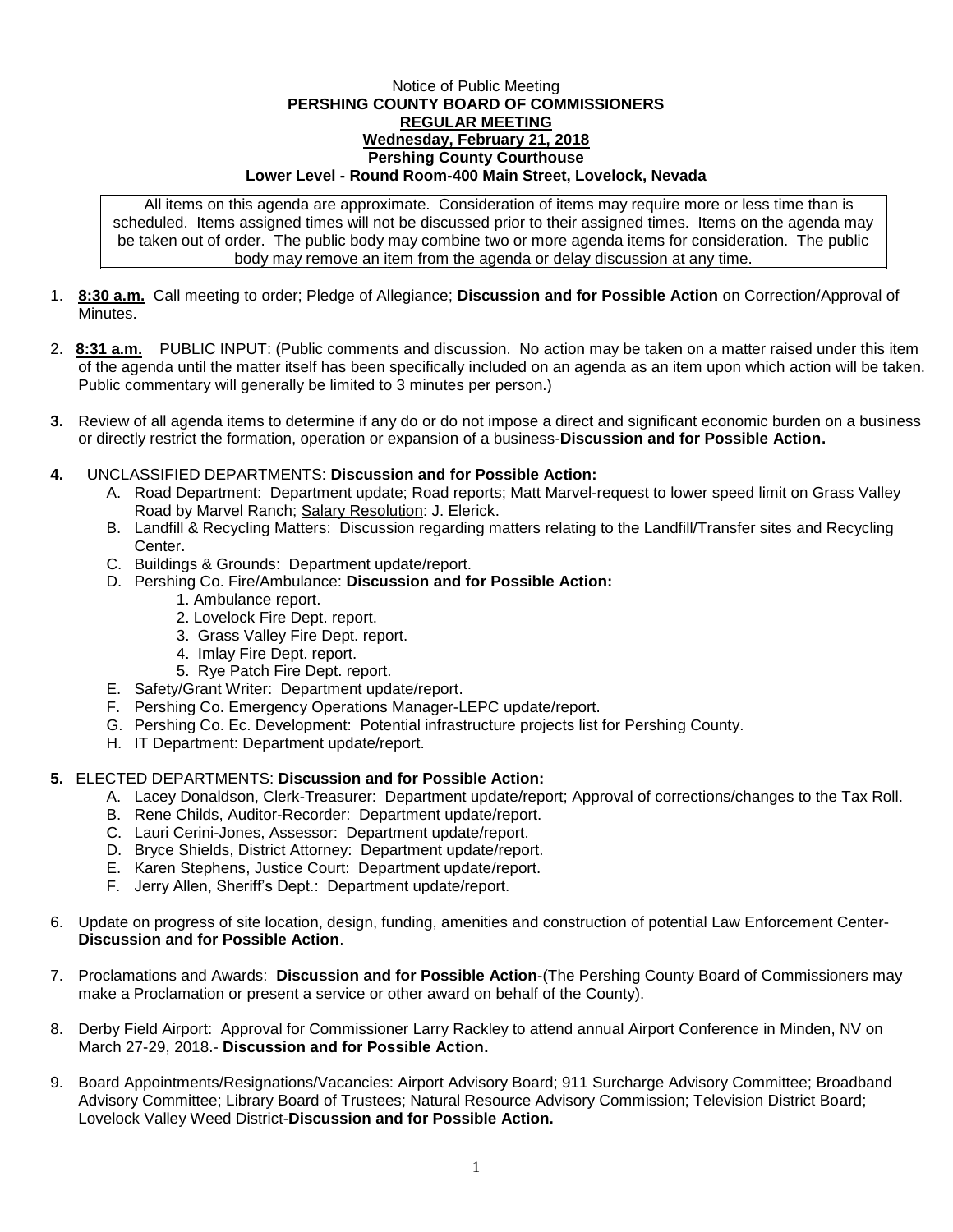- 10. Grass Valley Advisory Board: Update on matters relating to the Grass Valley area.
- 11. Approval of a Resolution to name the Grass Valley Community Center in memory of Annette Stripe- **Discussion and for Possible Action**.
- 12. Correspondence.
- 13. Approval to levy an annual special assessment on all taxable property within the confines of the Lovelock Valley Groundwater Basin for Fiscal Year July 1, 2018, to June 30, 2019, in the amount of \$7,267.90; Approval to levy an annual special assessment on all taxable property within the confines of the Hualapai Flat Groundwater Basin for the Fiscal Year July 1, 2018, to June 30, 2019 in the amount of \$749.34- **Discussion and for Possible Action**.
- 14. Unionville Cemetery: Review of bids submitted and appointment of Appraisal to perform appraisal for the Unionville Cemetery R&PP Sale- **Discussion and for Possible Action.**
- 15. Approval of 2018-2021 Indigent Medical Services Agreement between Pershing County and Pershing General Hospital-**Discussion and for Possible Action**.
- 16. Discussion to consider the impact that the announcement by Greyhound to discontinue bus service between Reno and Salt Lake city to include Lovelock, Winnemucca, Battle Mountain and Wendover and decision to write a letter to Greyhound-**Discussion and for Possible Action**.
- 17. The Board of County Commissioners may meet in a closed labor session pursuant to NRS 288.220 to meet with the County's labor representative regarding labor negotiations.
- 18. Litigation Meeting.
- 19. Report from Legal Counsel.
- 20. Report from Administrative Assistant-County Commissioner's Office.
- 21. Update on the Pershing County Economic Development and Conservation Act- **Discussion and for Possible Action.**
- 22. Items for future agendas-Additional items to discuss at Joint City/County meeting on March 6, 2018- **Discussion and for Possible Action.**
- 23. Approval of Vouchers-**Discussion and for Possible Action**.
- 24. Matters of the Board for Discussion.

Board Member reports; Board Liaison reports. (Nevada Works, Safety, Hospital Board, Emergency Management, Cemetery, Recreation Board, WNDD, Pe. Co. Economic Dev./ , Community Center, Airport Advisory Board; Museum Advisory Board, Library Board, Senior Center Advisory Board, Central Nevada Water Authority, Planning Board, Broadband Advisory Board, 911 Committee, Solid Waste Management Recycling Advisory Board, Pe. Co. Volunteer Advisory Board, T. V. Board, Frontier Coalition, Humboldt River Water Basin Authority.)

- 25. PUBLIC INPUT: (Public comments and discussion. No action may be taken on a matter raised under this item of the agenda until the matter itself has been specifically included on an agenda as an item upon which action will be taken. Public commentary will generally be limited to 3 minutes per person.)
	- **NOTICE:** The County Commission may by law receive information from legal counsel regarding potential or existing litigation involving a matter over which the County Commission has supervision, control, jurisdiction or advisory power, and such gathering does not constitute a meeting of the County Commission pursuant to Nevada Revised Statutes **241.015.**